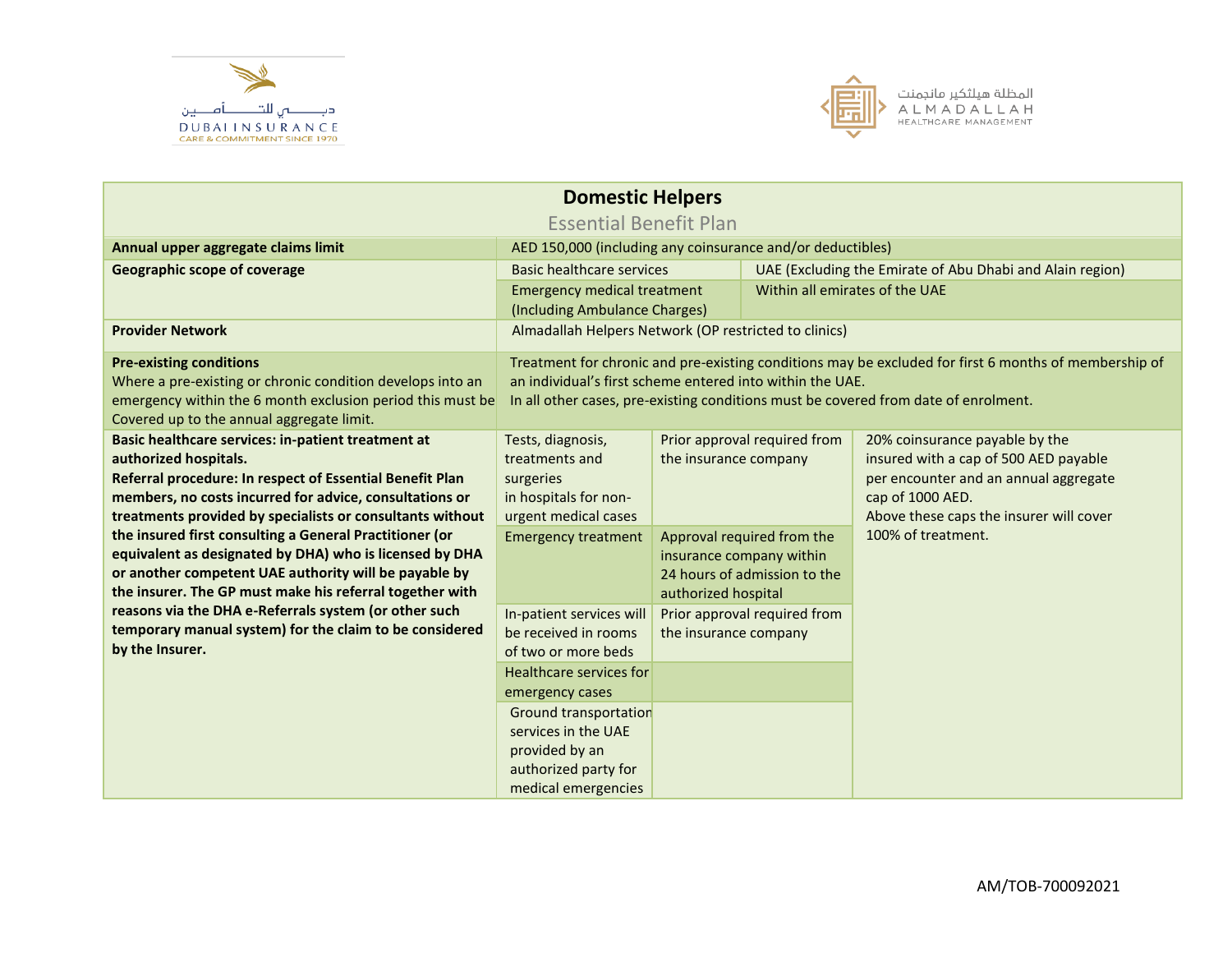



|                                                                                                                                                                                                                                            | Companion<br>accommodation         | The cost of accommodating<br>a person accompanying an<br>insured child up to the age<br>of 16 years<br>The cost of accommodation<br>of a person accompanying<br>an in-patient in the same<br>room in cases of medical<br>necessity at the<br>recommendation of the<br>treating doctor and after the<br>prior approval of the<br>insurance company<br>providing coverage | Maximum 100 AED per night can be<br>applied<br>Maximum 100 AED per night can be<br>applied                                                                                                                                                                                                                                                                                                                                                                                                                                                                                                                                                                |
|--------------------------------------------------------------------------------------------------------------------------------------------------------------------------------------------------------------------------------------------|------------------------------------|-------------------------------------------------------------------------------------------------------------------------------------------------------------------------------------------------------------------------------------------------------------------------------------------------------------------------------------------------------------------------|-----------------------------------------------------------------------------------------------------------------------------------------------------------------------------------------------------------------------------------------------------------------------------------------------------------------------------------------------------------------------------------------------------------------------------------------------------------------------------------------------------------------------------------------------------------------------------------------------------------------------------------------------------------|
| <b>Maternity services</b><br><b>Note: Where any condition develops</b><br>which becomes life threatening to either<br>the mother or the new born, the medically<br>necessary expenses will be covered up to<br>The annual aggregate limit. | Out-patient ante-natal<br>services | Requires prior approval from<br>the insurance company                                                                                                                                                                                                                                                                                                                   | 10% coinsurance payable by the<br>insured<br>8 visits to PHC;<br>All care provided by PHC obstetrician<br>for low risk or specialist obstetrician for<br>high risk referrals<br>Initial investigations to include:<br><b>FBC and Platelets</b><br>$\bullet$<br>Blood group, Rhesus status and<br>antibodies<br><b>VDRL</b><br>$\bullet$<br>MSU & urinalysis<br>$\bullet$<br>Rubella serology<br>$\bullet$<br><b>HIV</b><br>$\bullet$<br>Hep C offered to high risk patients<br>$\bullet$<br>GTT if high risk<br>$\bullet$<br>FBS, random s or A1c for all due<br>to high prevalence of diabetes in<br><b>UAE</b><br>Visits to include reviews, checks and |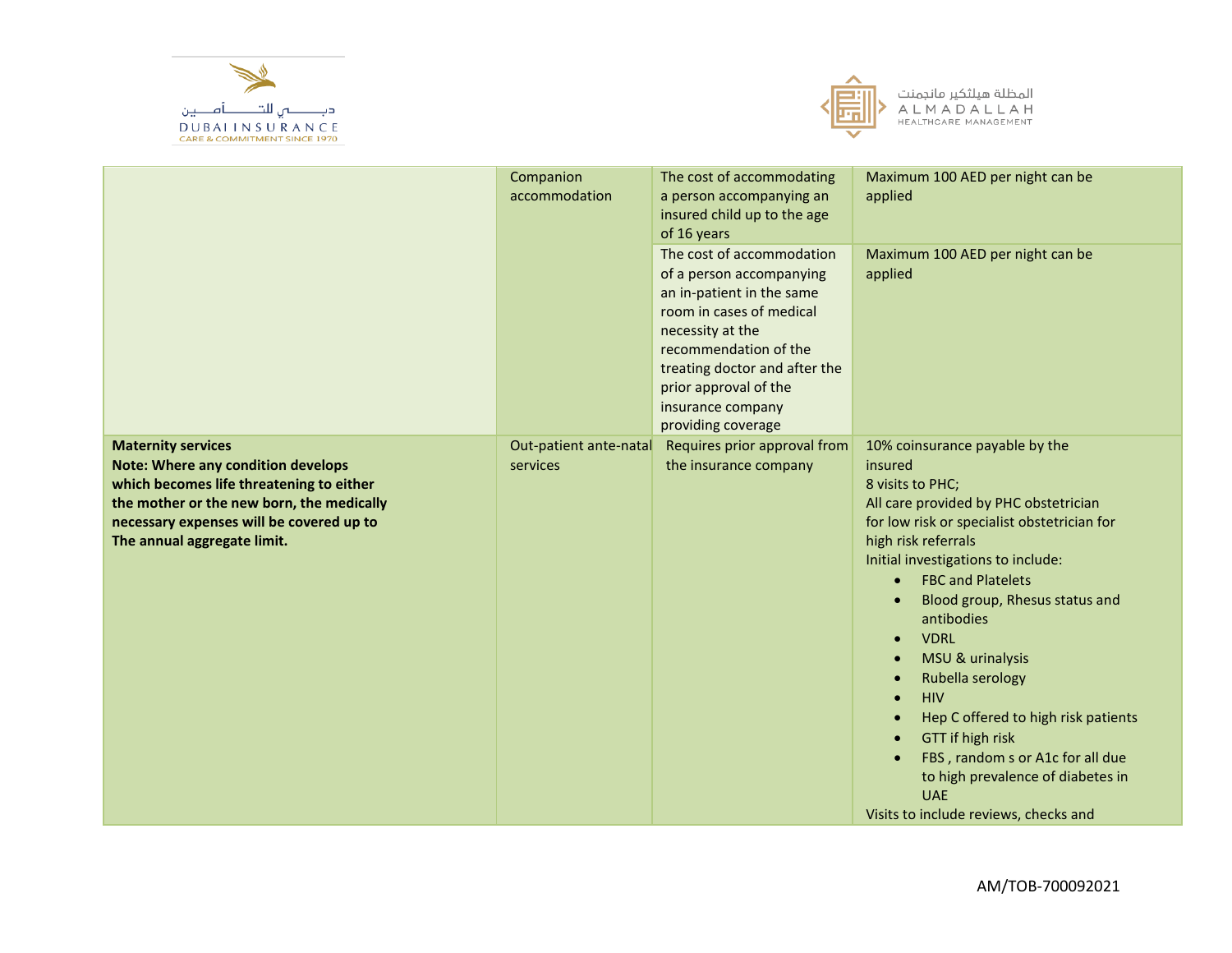



|                                                                                                                       |                                                     |                                                                                                                                                                                                                                                                                                                                               | <b>Antenatal Care Protocols</b> | tests in accordance with DHA                                                                                                                                                                         |
|-----------------------------------------------------------------------------------------------------------------------|-----------------------------------------------------|-----------------------------------------------------------------------------------------------------------------------------------------------------------------------------------------------------------------------------------------------------------------------------------------------------------------------------------------------|---------------------------------|------------------------------------------------------------------------------------------------------------------------------------------------------------------------------------------------------|
|                                                                                                                       |                                                     |                                                                                                                                                                                                                                                                                                                                               |                                 | 3 ante-natal ultrasound scans                                                                                                                                                                        |
|                                                                                                                       | In-patient maternity<br>services                    | Requires prior approval from the<br>insurance company or within 24 hours of<br>Insured<br>emergency treatment                                                                                                                                                                                                                                 |                                 | 10% coinsurance payable by the<br>Maximum benefit 10,000 AED per<br>normal delivery, 10,000 AED for<br>medically necessary C-section,                                                                |
|                                                                                                                       |                                                     |                                                                                                                                                                                                                                                                                                                                               |                                 | complications and for medically<br>necessary termination (All limits<br>include coinsurance)                                                                                                         |
|                                                                                                                       | New born cover                                      | Coverage of a pregnant female is<br>extended by the insurer to provide<br>the same benefits for a new born<br>child of that female for a period up<br>to 30 days from its date of birth.<br>This cover is provided regardless of<br>whether or not the new born is<br>eventually enrolled as a dependent<br>member under the insurer's policy |                                 | Cover for 30 days from birth.<br>BCG, Hepatitis B and neo-natal<br>screening tests (Phenylketonuria<br>(PKU), Congenital Hypothyroidism<br>sickle cell screening, congenital<br>adrenal hyperplasia) |
| Basic healthcare services: out-patient in authorized out-<br>patient clinics of hospitals, clinics and health centers | Examination, diagnostic<br>and treatment services   |                                                                                                                                                                                                                                                                                                                                               |                                 | 20% coinsurance payable by the<br>Insured per visit                                                                                                                                                  |
| <b>Referral procedure:</b>                                                                                            | by authorized general                               |                                                                                                                                                                                                                                                                                                                                               |                                 | No co-insurance if a follow-up                                                                                                                                                                       |
| In respect of Essential Benefit Plan members, no costs<br>incurred for advice,                                        | practitioners, specialists<br>and consultants       |                                                                                                                                                                                                                                                                                                                                               |                                 | visit made within seven days                                                                                                                                                                         |
| Consultations or treatments provided by specialists or                                                                | Laboratory test services                            |                                                                                                                                                                                                                                                                                                                                               |                                 | 20% coinsurance payable by the                                                                                                                                                                       |
| consultants<br>without the insured first consulting a General Practitioner                                            | carried out                                         |                                                                                                                                                                                                                                                                                                                                               |                                 | insured                                                                                                                                                                                              |
| (or equivalent as designated by DHA) who is licensed by                                                               | in the authorized facility<br>assigned to treat the |                                                                                                                                                                                                                                                                                                                                               |                                 |                                                                                                                                                                                                      |
| DHA or another competent UAE authority will be payable                                                                | insured person                                      |                                                                                                                                                                                                                                                                                                                                               |                                 |                                                                                                                                                                                                      |
| by the insurer. The GP must make his referral together with                                                           | Radiology diagnostic                                | In cases of non-medical emergencies, the                                                                                                                                                                                                                                                                                                      |                                 | 20% coinsurance payable by the                                                                                                                                                                       |
| reasons via the DHA e-Referrals system (or other such                                                                 | services carried out in the                         | insurance company's prior approval is                                                                                                                                                                                                                                                                                                         |                                 | insured                                                                                                                                                                                              |
| temporary manual system) for the claim to be considered                                                               | authorized facility                                 | required for MRI, CT scans                                                                                                                                                                                                                                                                                                                    |                                 |                                                                                                                                                                                                      |
| by the Insurer.                                                                                                       | Assigned to treat the                               | and endoscopies                                                                                                                                                                                                                                                                                                                               |                                 |                                                                                                                                                                                                      |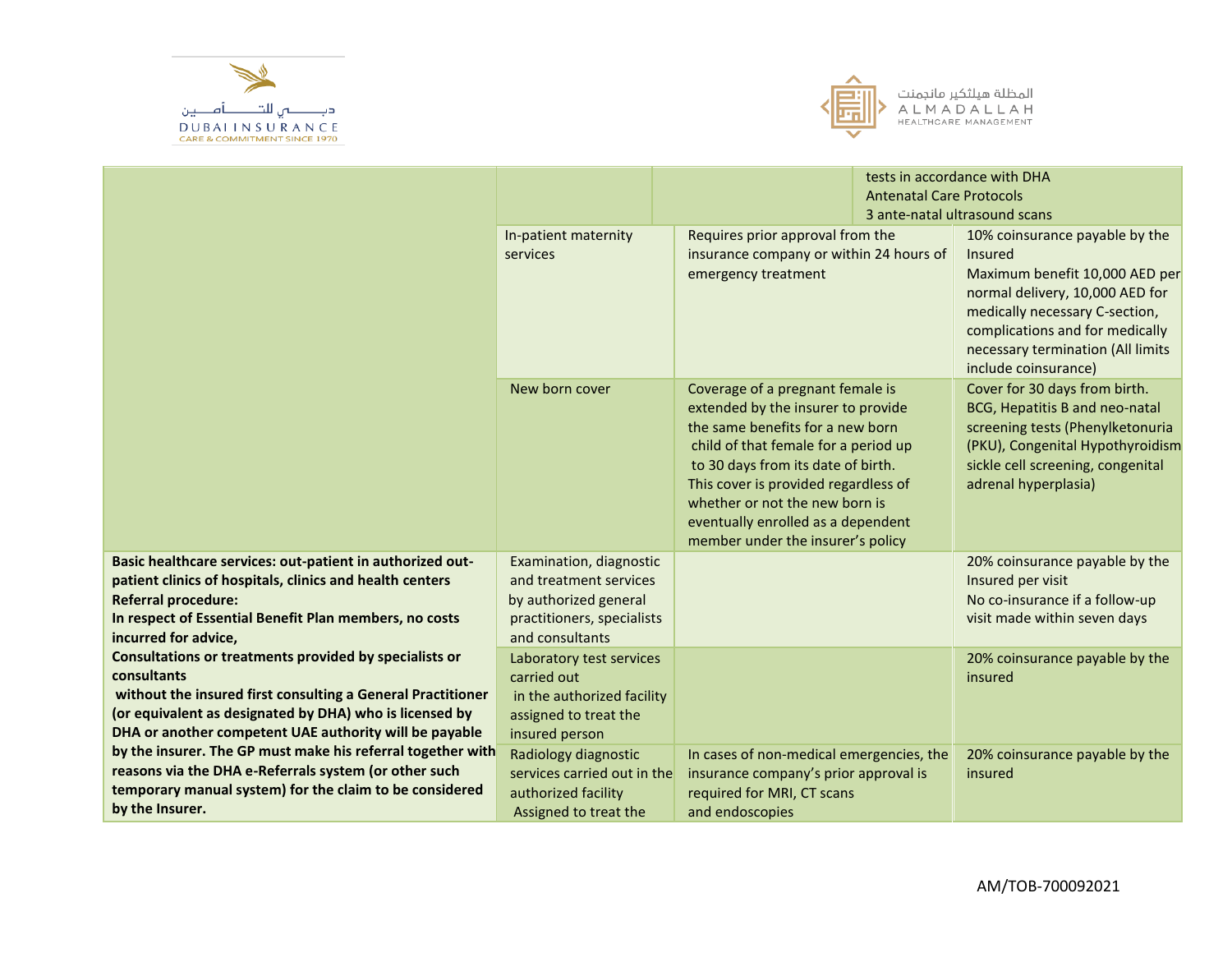



|                                                 | insured person.                                                                                                                                                                   |                                                                                                                                                                                                                                                                                |                                                                                                                                                   |
|-------------------------------------------------|-----------------------------------------------------------------------------------------------------------------------------------------------------------------------------------|--------------------------------------------------------------------------------------------------------------------------------------------------------------------------------------------------------------------------------------------------------------------------------|---------------------------------------------------------------------------------------------------------------------------------------------------|
|                                                 | Physiotherapy treatment<br>services                                                                                                                                               | Prior approval of the insurance company i<br>required                                                                                                                                                                                                                          | Maximum 6 sessions per year.<br>20% coinsurance payable per<br>session                                                                            |
|                                                 | Drugs and other medicine                                                                                                                                                          | Cost of drugs and medicines up to an<br>annual limit of 1,500 AED (including<br>coinsurance). Restricted to formulary<br>products where available                                                                                                                              | 30% payable by the insured in<br>respect of each and every<br>prescription. No cover for drugs<br>and medicines in Excess of the<br>annual limit. |
| Preventive services, vaccines and immunizations | <b>Essential vaccinations and</b><br>inoculations for<br>newborns and children as<br>stipulated in the<br>DHA's policies and its<br>updates (currently<br>the same as Federal MOH |                                                                                                                                                                                                                                                                                |                                                                                                                                                   |
|                                                 | Preventive services as<br>stipulated by DHA to<br>include initially diabetes<br>screening                                                                                         | The DHA has to notify authorized<br>insurance companies of any preventive<br>services that will be added to the basic<br>package at least three months in advance<br>of the implementation date and the newly<br>covered preventive services will be<br>covered from that date | Frequency restricted to:<br>Diabetes:<br>Every 3 years from age 30<br>High risk individuals<br>annually from age 18                               |
|                                                 | <b>Hepatitis C Virus Screening</b><br>and treatment                                                                                                                               | To be followed as per the guidelines laid<br>out in the Hepatitis C support program                                                                                                                                                                                            |                                                                                                                                                   |
|                                                 | <b>Cancer Screening and</b><br>treatment                                                                                                                                          | To be followed as per the guidelines laid<br>out in the Cancer support program                                                                                                                                                                                                 |                                                                                                                                                   |
|                                                 | Hepatitis B Virus Screening<br>and treatment                                                                                                                                      | To be followed as per the guidelines laid<br>out in the Hepatitis B program (TBA)                                                                                                                                                                                              |                                                                                                                                                   |
| <b>Psychiatry and Mental Health</b>             | Inpatient, outpatient and<br>emergency coverage                                                                                                                                   | Coverage up to limit of AED 10,000/- per<br>year, On reimbursement basis                                                                                                                                                                                                       | Outpatient: 20% coinsurance<br>payable by the insured per visit<br>No coinsurance if a follow-up visit<br>made within seven days                  |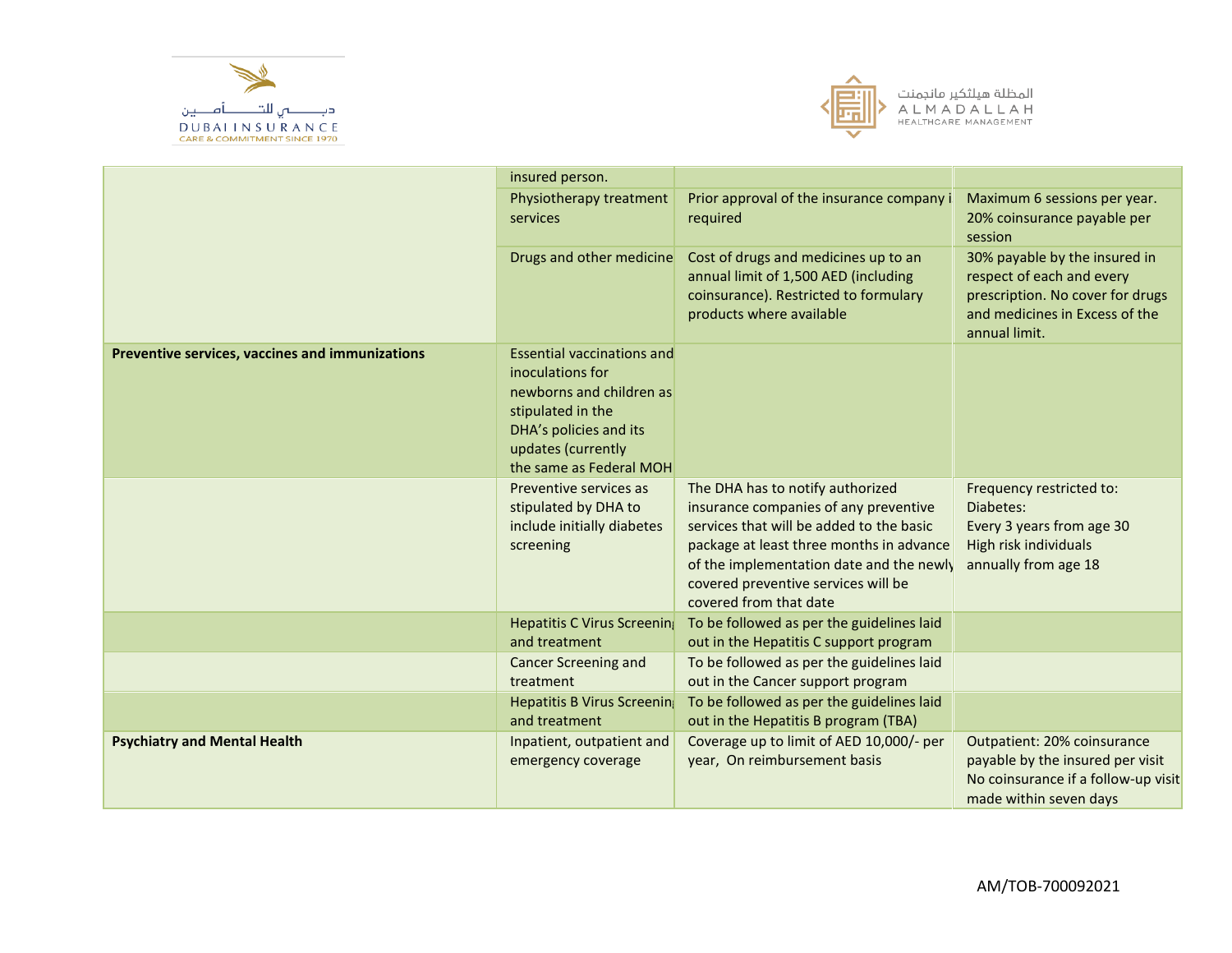



| <b>Alternative Medicines Covered:</b> |           | Covered to a limit of AED 2500/- per year | Outpatient: 20% coinsurance         |
|---------------------------------------|-----------|-------------------------------------------|-------------------------------------|
| Homeopathy, Ayurveda                  |           | On reimbursement basis                    | payable by the insured per visit    |
|                                       |           |                                           | No coinsurance if a follow-up visit |
|                                       |           |                                           | made within seven days              |
| <b>Influenza Vaccine</b>              | Mandatory |                                           | Once Per Annum                      |

| <b>Excluded healthcare services except in</b>   | Diagnostic and treatment services for                                                                                                            |                                                                                                                                       | Subject to 20% coinsurance |  |
|-------------------------------------------------|--------------------------------------------------------------------------------------------------------------------------------------------------|---------------------------------------------------------------------------------------------------------------------------------------|----------------------------|--|
| cases of medical emergencies                    | dental and gum treatments                                                                                                                        |                                                                                                                                       |                            |  |
|                                                 | Hearing and vision aids, and vision                                                                                                              |                                                                                                                                       | Subject to 20% coinsurance |  |
|                                                 | correction by surgeries and laser                                                                                                                |                                                                                                                                       |                            |  |
| <b>Excluded (non-basic) healthcare services</b> | 1. Healthcare Services which are not medically necessary                                                                                         |                                                                                                                                       |                            |  |
|                                                 |                                                                                                                                                  | 2. All expenses relating to dental treatment, dental prostheses, and orthodontic treatments.                                          |                            |  |
|                                                 | 3. Care for the sake of travelling.                                                                                                              |                                                                                                                                       |                            |  |
|                                                 | 4. Custodial care including                                                                                                                      |                                                                                                                                       |                            |  |
|                                                 | (1) Non-medical treatment services;                                                                                                              |                                                                                                                                       |                            |  |
|                                                 | (2) Health-related services which do not seek to improve or which do not result in a change in the medical condition of the<br>patient.          |                                                                                                                                       |                            |  |
|                                                 | 5. Services that do not require continuous administration by specialized medical personnel.                                                      |                                                                                                                                       |                            |  |
|                                                 | 6. Personal comfort and convenience items (television, barber or beauty service, guest service and similar incidental services<br>and supplies). |                                                                                                                                       |                            |  |
|                                                 | 7. All cosmetic healthcare services and services associated with replacement of an existing breast implant. Cosmetic operations                  |                                                                                                                                       |                            |  |
|                                                 | which are related to an Injury, sickness or congenital anomaly when the primary purpose is to improve physiological                              |                                                                                                                                       |                            |  |
|                                                 |                                                                                                                                                  | functioning of the involved part of the body and breast reconstruction following a mastectomy for cancer are covered.                 |                            |  |
|                                                 | 8. Surgical and non-surgical treatment for obesity (including morbid obesity), and any other weight control programs, services,<br>or supplies.  |                                                                                                                                       |                            |  |
|                                                 | weight reduction regimens.                                                                                                                       | 9. Medical services utilized for the sake of research, medically non-approved experiments, investigations, and pharmacological        |                            |  |
|                                                 |                                                                                                                                                  | 10. Healthcare Services that are not performed by Authorized Healthcare Service Providers.                                            |                            |  |
|                                                 |                                                                                                                                                  | 11. Healthcare services and associated expenses for the treatment of alopecia, baldness, hair falling, dandruff or wigs.              |                            |  |
|                                                 |                                                                                                                                                  | 12. Health services and supplies for smoking cessation programs and the treatment of nicotine addiction.                              |                            |  |
|                                                 | 13. Treatment and services for contraception                                                                                                     |                                                                                                                                       |                            |  |
|                                                 |                                                                                                                                                  | 14. Treatment and services for sex transformation, sterilization or intended to correct a state of sterility or infertility or sexual |                            |  |
|                                                 |                                                                                                                                                  | dysfunction. Sterilization is allowed only if medically indicated and if allowed under the Law.                                       |                            |  |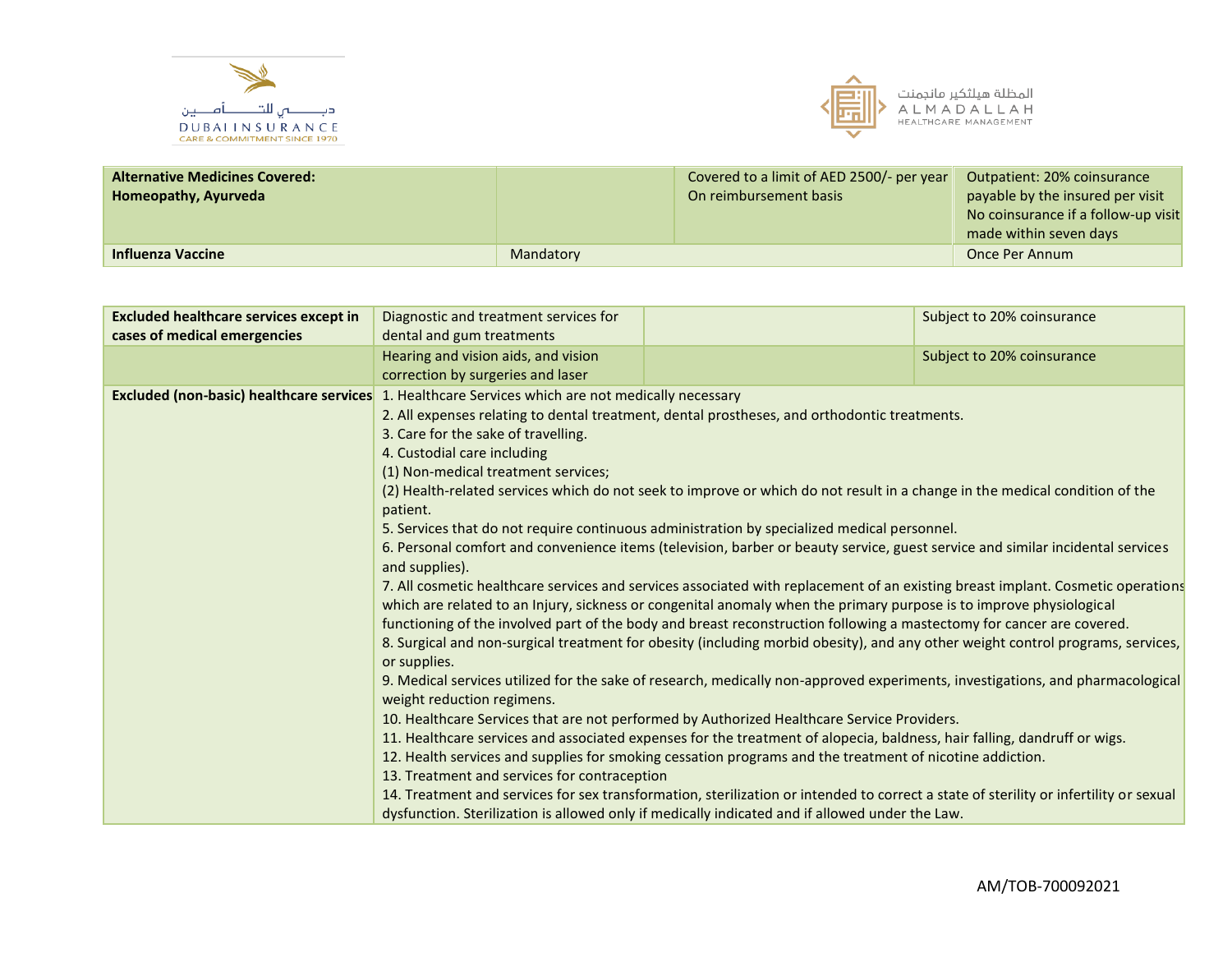



| 15. External prosthetic devices and medical equipment.                                                                              |
|-------------------------------------------------------------------------------------------------------------------------------------|
| 16. Treatments and services arising as a result of professional sports activities, including but not limited to, any form of aerial |
| flight, any kind of power-vehicle race, water sports, horse riding activities, mountaineering activities, violent sports such as    |
| judo, boxing, and wrestling, bungee jumping and any other professional sports activities.                                           |
| 17. Growth hormone therapy unless medically necessary.                                                                              |
| 18. Costs associated with hearing tests, prosthetic devices or hearing and vision aids.                                             |
| 19. Patient treatment supplies (including for example: elastic stockings, ace bandages, gauze, syringes, diabetic test strips, and  |
| like products; non-prescription drugs and treatments,) excluding supplies required as a result of Healthcare Services rendered      |
| during a Medical Emergency.                                                                                                         |
| 20. Allergy testing and desensitization (except testing for allergy towards medications and supplies used in treatment); any        |
| physical, psychiatric or psychological examinations or investigations during these examinations.                                    |
| 21. Services rendered by any medical provider who is a relative of the patient for example the Insured person himself or first-     |
| degree relatives.                                                                                                                   |
| 22. Enteral feedings (via a tube) and other nutritional and electrolyte supplements, unless medically necessary during in-patien    |
| treatment.                                                                                                                          |
| 23. Healthcare services for adjustment of spinal subluxation.                                                                       |
| 24. Healthcare services and treatments by acupuncture; acupressure, hypnotism, massage therapy, aromatherapy, ozone                 |
| therapy, homeopathic treatments, and all forms of treatment by alternative medicine.                                                |
| 25. All healthcare services & treatments for in-vitro fertilization (IVF), embryo transfer; ovum and sperms transfer.               |
| 26. Elective diagnostic services and medical treatment for correction of vision                                                     |
| 27. Nasal septum deviation and nasal concha resection.                                                                              |
| 28. All chronic conditions requiring hemodialysis or peritoneal dialysis, and related investigations, treatments or procedures.     |
| 29. Any services related to birth defects, congenital diseases and deformities unless if left untreated will develop into an        |
| emergency.                                                                                                                          |
| 30. Healthcare services for senile dementia and Alzheimer's disease.                                                                |
| 31. Air or terrestrial medical evacuation and unauthorized transportation services.                                                 |
| 32. Inpatient treatment received without prior approval from the insurance company including cases of medical emergency             |
| that were not notified within 24 hours from the date of admission where possible.                                                   |
| 33. Any inpatient treatment, investigations or other procedures, which can be carried out on outpatient basis without               |
| jeopardizing the Insured Person's health.                                                                                           |
| 34. Any investigations or health services conducted for non-medical purposes such as investigations related to employment,          |
| travel, licensing or insurance purposes.                                                                                            |
| 35. All supplies which are not considered as medical treatments including but not limited to: mouthwash, toothpaste, lozenges       |
| antiseptics, food supplements, skin care products, shampoos and multivitamins (unless prescribed as replacement therapy for         |
| known vitamin deficiency conditions); and all equipment not primarily intended to improve a medical condition or injury,            |
|                                                                                                                                     |